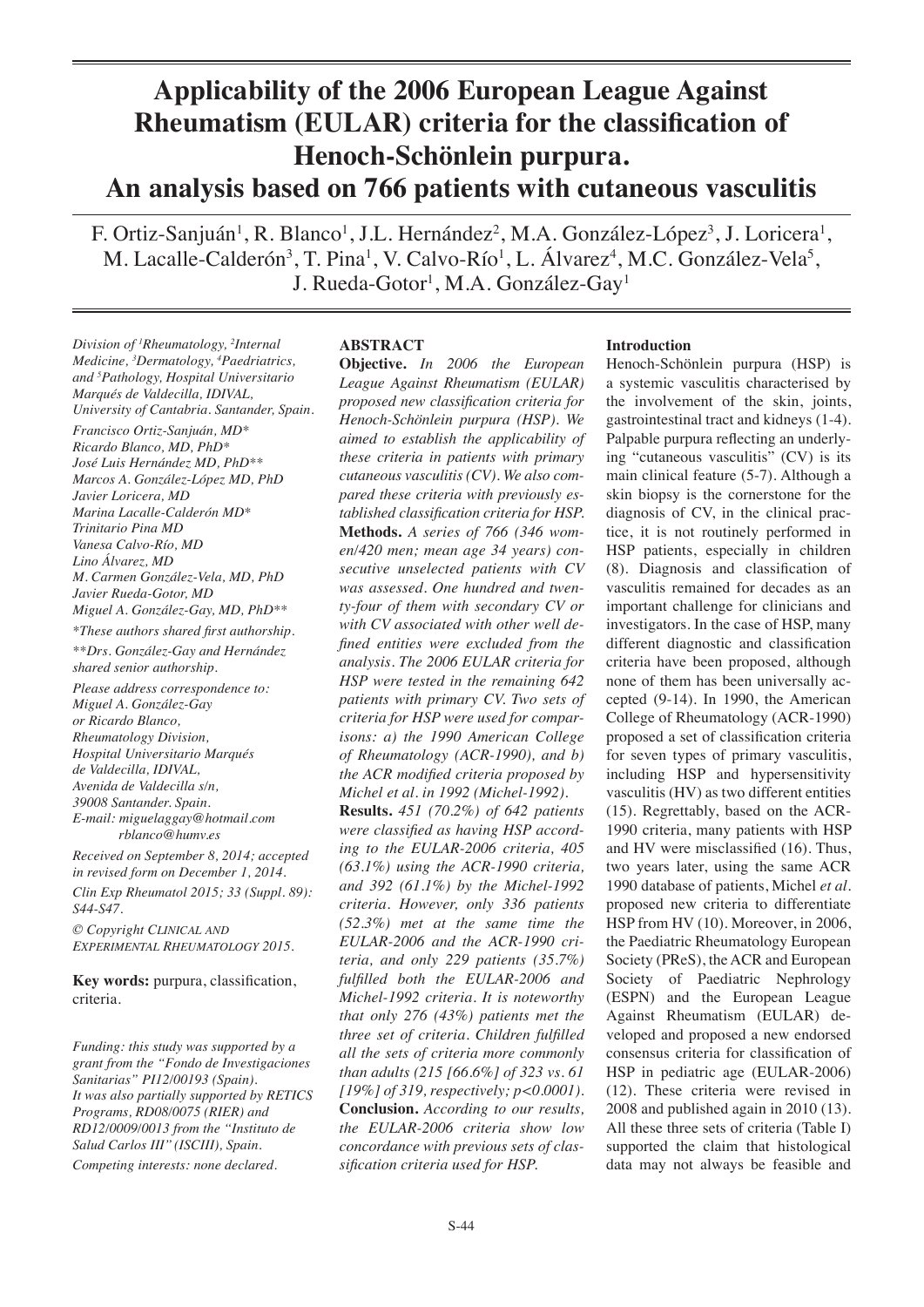## **Table I.** Comparison of the three set of criteria used in the present study for HSP classification.

| ACR-1990 (9,15)                                                                                                                                                  |                                                                                                                                      | Michel et al. 1992 (10)                                                                                                                                                                                     | EULAR-2006 (12,13)                                                                                                                                                                                                                                                                                                   |
|------------------------------------------------------------------------------------------------------------------------------------------------------------------|--------------------------------------------------------------------------------------------------------------------------------------|-------------------------------------------------------------------------------------------------------------------------------------------------------------------------------------------------------------|----------------------------------------------------------------------------------------------------------------------------------------------------------------------------------------------------------------------------------------------------------------------------------------------------------------------|
| Criterion definition<br><b>HSP</b>                                                                                                                               | <b>HV</b>                                                                                                                            | HSP or HV                                                                                                                                                                                                   | <b>HSP</b>                                                                                                                                                                                                                                                                                                           |
| 1. Age $\leq 20$ years:<br>Onset of the first symptoms<br>at the age of 20 or less.                                                                              | 1. Age $> 16$ years: e<br>Onset of the first symptoms<br>at the age of 16 or more                                                    | 1. Age at onset $\leq 20$ years:<br>Development of first symptoms<br>at age 20 or less.                                                                                                                     | 1. Purpura: (commonly palpable and<br>in crops) or petechiae, with lower limb<br>predominance, not related to<br>thrombocytopenia.                                                                                                                                                                                   |
| 2. Palpable purpura:<br>Slightly elevated purpuric<br>rash over one or more areas<br>of the skin not related to<br>thrombocytopenia.                             | 2. Palpable purpura:<br>Slightly elevated purpuric<br>rash over one or more areas<br>of the skin not related to<br>thrombocytopenia. | 2. Palpable purpura:<br>Slightly elevated purpuric rash<br>over one or more areas of the<br>skin not related to<br>thrombocytopenia.                                                                        | 2. Diffuse abdominal colicky pain with<br>acute onset assessed by history and<br>physical examination. May include<br>intussusceptions and gastrointestinal<br>bleeding.                                                                                                                                             |
| 3. Skin biopsy:<br>Granulocytes inside<br>arteriolar or venular wall.                                                                                            | 3. Skin biopsy:<br>Granulocytes in a periarteriolar,<br>extraarteriolar or venular<br>location.                                      | 3. Gastrointestinal bleeding:<br>Gastrointestinal bleeding,<br>including melena, haematochezia<br>or positive test for occult blood<br>in the stool.                                                        | 3. Typically leucocytoclastic vasculitis<br>with predominant IgA deposit or<br>proliferative glomerulonephritis with<br>predominant IgA deposit                                                                                                                                                                      |
| 4. Bowel angina:<br>Diffuse abdominal pain<br>that worsens with meals.                                                                                           | 4. Maculo-papular rash:<br>Raised plates of various sizes.                                                                           | 4. Bowel angina:<br>Diffuse abdominal pain worse<br>after meals or bowel ischaemia<br>usually including bloody<br>diarrhoea.                                                                                | 4. Arthritis of acute onset defined as<br>joint swelling or joint pain with<br>limitation on motion. Arthralgia of acute<br>onset defined as joint pain without joint<br>swelling or limitation on motion.                                                                                                           |
|                                                                                                                                                                  | 5. Drugs at onset: Presence of<br>medication that may cause the<br>syndrome.                                                         | 5. No medications:<br>Absence of any medications at<br>onset of disease which may have<br>been a precipitating factor.<br>6. Haematuria:<br>Gross haematuria or microhaematuria.                            | 5. Proteinuria > 0.3 g/24h or > 30mmol/mg<br>of urine albumin/creatinine ratio on a spot<br>morning sample. Haematuria or red blood<br>cell casts: >5 red blood cells/high power<br>field or red blood cells casts in the urinary<br>sediment or $\geq 2+$ on dipstick.                                              |
|                                                                                                                                                                  |                                                                                                                                      |                                                                                                                                                                                                             |                                                                                                                                                                                                                                                                                                                      |
| Classification criteria<br>The presence of any 2 or more<br>criteria classifies the patient as<br>HSP with a sensitivity of 87.1%<br>and a specificity of 87.7%. | The presence of 3 or more criteria<br>classifies the patient as HV with a<br>sensitivity of 71% and a specificity<br>of 83.9%.       | The presence of any 3 or more<br>criteria yields a correct classification<br>of HSP in 87.1% of cases. The<br>presence of 2 or less criteria yields a<br>correct classification of HV in 74.2%<br>of cases. | Presence of purpura or petechiae<br>(mandatory) with lower limb<br>predominance* not related with<br>thrombocytopenia and at least one of<br>the other criteria.<br>Sensitivity 100%, specificity 87%.<br>(*For purpura with atypical distribution<br>a demonstration of an IgA deposit in a<br>biopsy is required.) |

supported the use of a combination set of clinical, laboratory and pathological findings to make a diagnosis of HSP. To the best of our knowledge, the EULAR-2006 criteria have not been externally validated in an unselected series of patients with CV. Therefore, our aim was  $i$ ) to establish the applicability of these criteria in patients with primary CV, and *ii)* to compare these criteria with those proposed by the ACR (ACR-1990) and Michel *et al.* For this purpose we took advantage of a large series of unselected patients with CV from a single tertiary-care referral centre.

## **Patients and methods**

We performed a retrospective study of unselected patients diagnosed as having CV at a teaching tertiary-care hospital in Santander (Northern Spain), from January 1976 to December 2011. The diagnosis of CV was based on either *i)* a skin biopsy showing histological findings of vasculitis (neutrophilic infiltration, leukocytoclasia, fibrinoid necrosis or erythrocyte extravasation into the vessel wall) or *ii)* the presence of typical non-thrombocytopenic palpable purpura.

Data were retrieved from the clinical charts according to a predefined protocol and then stored in a computerised file. To minimise entry error, all data were double checked and reviewed for diagnosis confirmation.

A series of 766 (346 women/420 men; mean age 34 years) consecutive unselected patients with CV was initially assessed. One hundred and twenty-four

of them with secondary CV or with CV associated to other well defined entities were excluded from the analysis. Thus, CV associated with connective tissue diseases (n=35), bacterial infections  $(n=27)$ , malignancies  $(n=16)$ , essential mixed cryoglobulinaemia (n=13), granulomatosis with polyangiitis (Wegener's granulomatosis) (n=3), eosinophilic granulomatosis with polyangiitis (Churg-Strauss) (n=3), urticarial vasculitis (n=21) and polyarteritis nodosa (n=7) were not included in the assessment of the classification criteria. One patient with urticarial vasculitis was associated with an underlying malignancy and was included in both categories.

The remaining 642 patients with primary CV were classified as having HSP using the ACR-1990 criteria and also in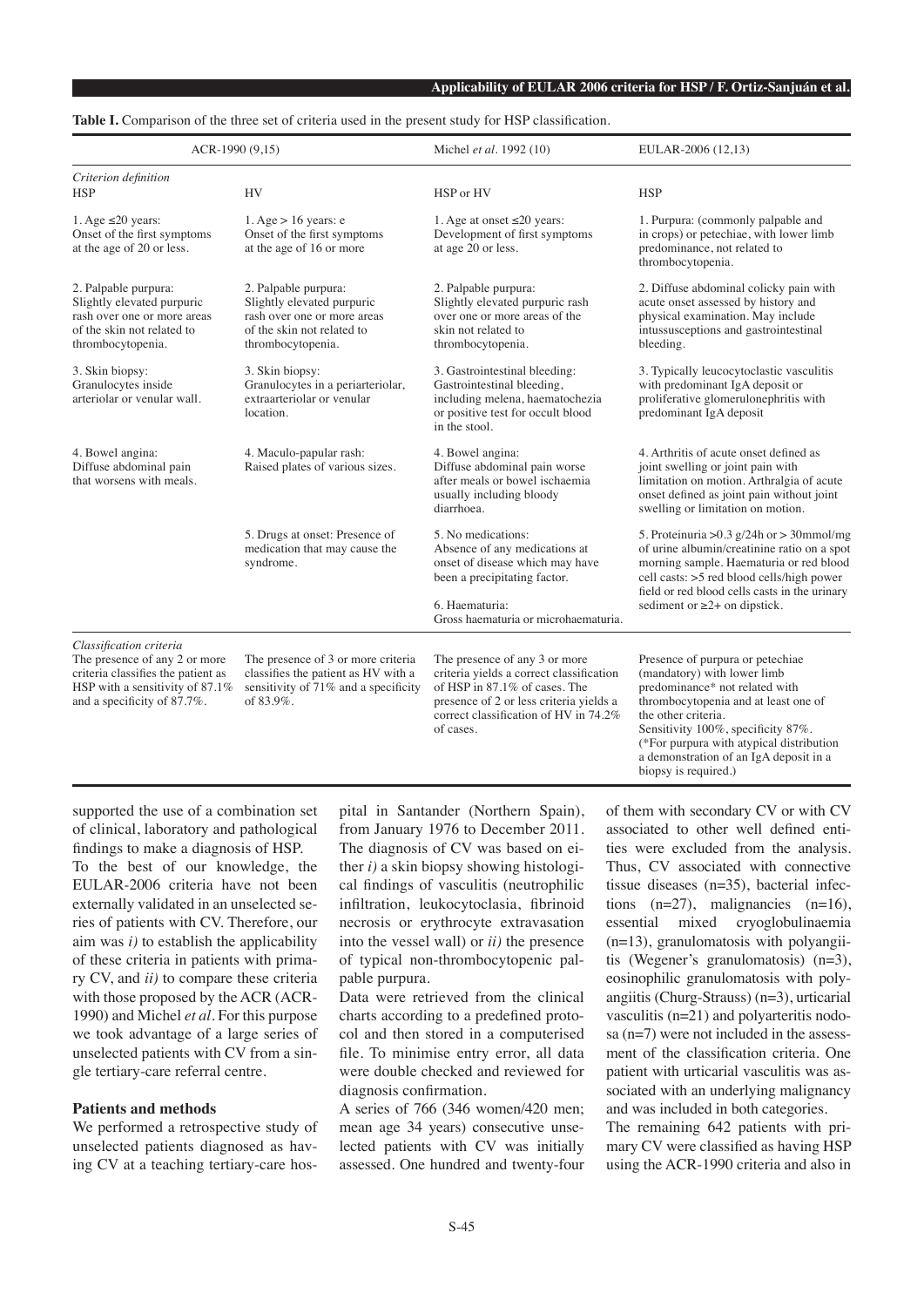#### **Applicability of EULAR 2006 criteria for HSP / F. Ortiz-Sanjuán et al.**

accordance with Michel *et al.* criteria and the EULAR-2006 criteria.

For this purpose, patients were classified according to the ACR-1990 methodology and criteria. A comparative study using the ACR-1990 classification criteria (9, 15), Michel *et al.* criteria (10) and the EULAR-2006 criteria was performed (12, 13). We analysed the overall group and also the subgroup of adults (with age at diagnosis >20 years) and children (age  $\leq$ 20 years) separately. This cut-off point was chosen to be consistent with the EULAR 2006.

Cohen's kappa (κ) coefficient was used to assess inter-criteria agreement between both EULAR-2006 and ACR-1990 or Michel *et al.* criteria, The statistical analysis was conducted using the STATISTICA software package (Statsoft Inc. Tulsa, OK, USA).

### **Results**

Figure 1 shows the flow chart of the study, including the classification of CV patients according to the ACR-1990 criteria (9, 15), and those proposed by Michel *et al.* (10) and the EULAR-2006 (12, 13).

Overall, 451 (70.2%) of 642 patients were classified as having HSP according to the EULAR-2006 criteria, 405 (63.1%) using the ACR-1990 criteria, and 392 (61.1%) by the Michel-1992 criteria. However, only 336 patients (52.3%) met at the same time the

EULAR-2006 and the ACR-1990 criteria, and only 229 patients (35.7%) fulfilled both the EULAR-2006 and Michel *et al.* criteria.

Figure 2 shows the distribution of patients according to the above-mentioned set of criteria for HSP in adults and in children. It is noteworthy that only 276 (43%) patients met the three set of criteria. The number of patients that fulfilled all the three sets of criteria was significantly higher in the group of children than in the group of adults (215/323 [66.6%] *vs.* 61/319 [19%]; *p*<0.0001).

The results of the inter-criteria agreement analysis were as follow: ACR-1990 *vs.* EULAR-2006 (Adults: κ=0.31; *p*=0.05; Children: κ=0.23; *p*=0.07; Adults & Children: κ=0.36; *p*=0.04); Michel *et al. vs.* EULAR-2006 (Adults: κ=0.33; *p*=0.05; Children: κ=0.24; *p*=0.06; Adults & Children κ=0.38; *p*=0.04). In a further step we reassessed the data using 16 years as the cut-off point for age instead of 20 years. However, the results were essentially the same as those found using as a cut-off 20 years (data not shown).

# **Discussion**

Our study highlights the heterogeneity of criteria for the classification of HSP and the need for a unification and implementation of a well-defined set of diagnostic criteria focused on the daily

clinical practice. Despite attempts made by the ACR group of experts to characterise and classify different types of vasculitides, due to the lack of specific symptoms or diagnostic schemes, systemic vasculitides remain to be a challenge for clinicians. In this regard, it is important to emphasise that the ACR-1990 criteria were originally designed as a classification method, but not as a diagnostic tool. This fact was emphasised by Rao *et al.* who pointed out that in some cases individuals without systemic vasculitis may fulfill one or more ACR-1990 classification criteria (17).

We have found that approximately 60% of our patients with CV fulfilled the ACR-1990 criteria for HSP. Similar results were observed when the criteria proposed by Michel *et al.* were applied. In this regard, we feel that the criteria put forward by Michel *et al.* may be more useful in the clinical practice, because they are focused on the typical features of the disease, such as abdominal manifestations (gastrointestinal bleeding and bowel angina) and renal involvement manifested by haematuria, and, of note, a skin biopsy is not mandatory for their application. However, these criteria were not specifically designed for HSP diagnosis, but for differentiating this entity from HV, a disorder usually confined to the skin, which is included nowadays in the "Single organ cutaneous small-vessel vasculitis"



- **Fig. 1.** Flow chart of the study.
- CV: Cutaneous vasculitis;
- CTD: Connective Tissue Diseases;
- EMC: Essential Mixed Cryoglobulianemia;
- WG: Wegener Granulomatosis;
- CSS: Churg-Strauss Syndrome;
- PAN: Panarteritis nodosa;
- ACR: American College of Rheumatology;
- HSP: Henoch-Schönlein Purpura;
- HV: Hypersensitivity Vasculitis;
- NC: Not Classified.
- \*A patient with urticarial vasculitis was related to an underlying malignancy and was included
- \*\*Four patients with microscopic polyangiitis were included in the group of panarteritis nodosa according to the ACR-1990 criteria.